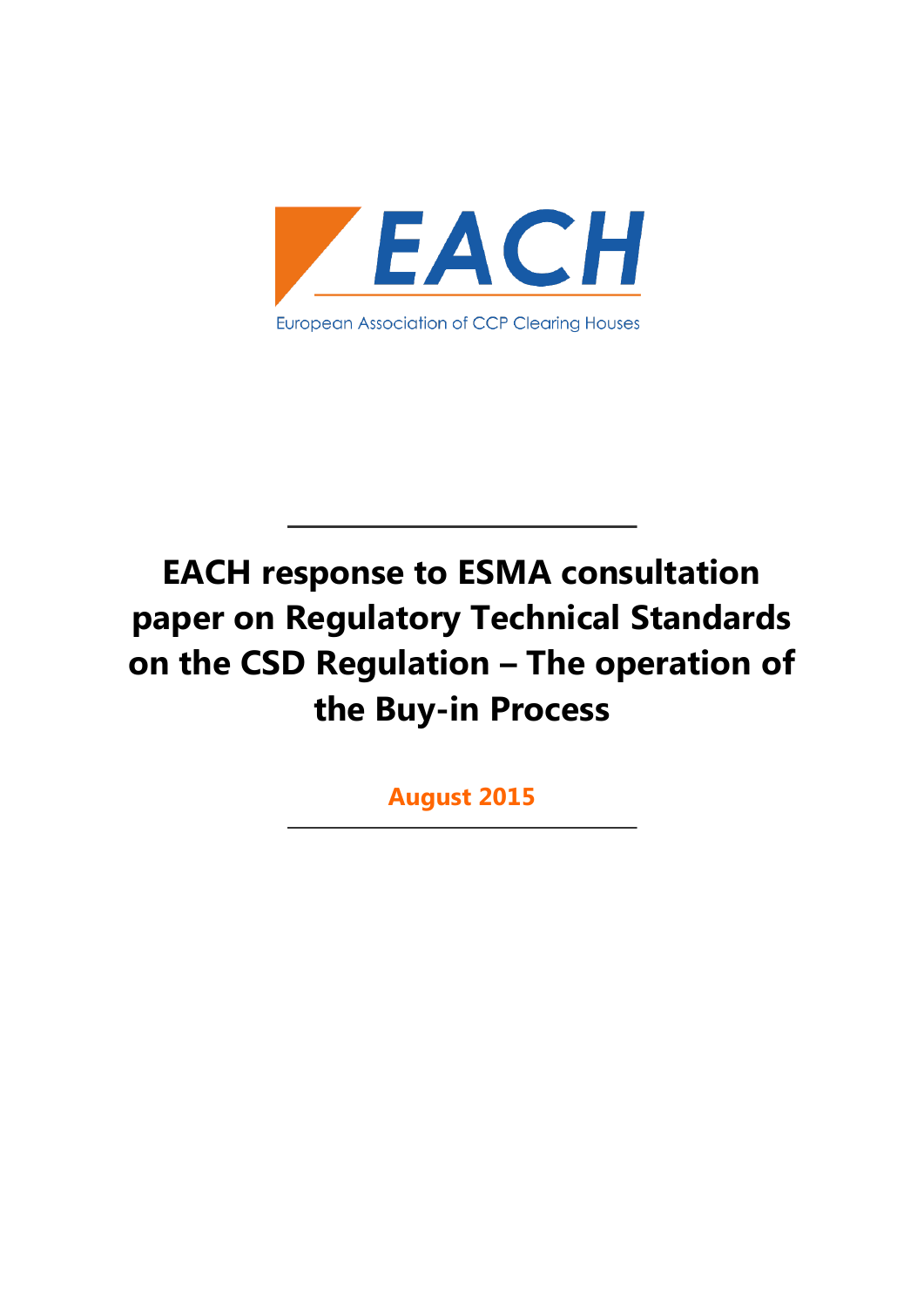**Please note that due to the summer holidays this response is based on the input of a limited number of CCPs members of EACH.**

#### **Introduction**

EACH appreciates the scope of the consultation on operations of buy-ins for trades neither cleared nor traded on a trading venue and would like to take the opportunity to raise specific issues in respect to the draft rules in the Annex 2 on buy-ins for cleared trades. We would like to reiterate some of the points made in the previous consultation response on CSDR. We hope that ESMA will take these into account in the final RTS.

#### **Answers to questions:**

**Q1: Please provide evidence of how placing the responsibility for the buy-in on the trading party will ensure the buy-in requirements are effectively applied. Please provide quantitative cost-benefit elements to sustain your arguments.**

No EACH comments.

**Q2: Please indicate whether the assumption that the trading party has all the information required to apply the buy in would be correct, in particular in cases where due to a lack of securities held by one of the intermediaries within the chain.**

Recital (4):

The current wording states that clearing members should perform the buy-in. While trading venue members may or may not perform the buy-in for failed settlements, in accordance with the rules of the trading venues, in the case of cleared transactions and in line with the level 1 text of the CSD Regulation, the CCP is the party executing the buy-in, not the clearing members. We therefore suggest changing the current wording of **Recital 4 (page 16) as follows**:

'For transactions executed on a trading venue, the trading venue members are the parties to the transaction and therefore the parties that should perform the buy-in. They have the relevant information to execute it. **For transactions cleared by a CCP, clearing members are the parties to the transaction and therefore the parties that should be subject to the buy-in performed by the CCP**.**'**

**Q3: Should you believe that the collateralisation costs attached to this option are significant, please provide detailed quantitative data to estimate the exact costs and please explain why a participant would need to collateralise its settlement instructions under this option.**

No EACH comments.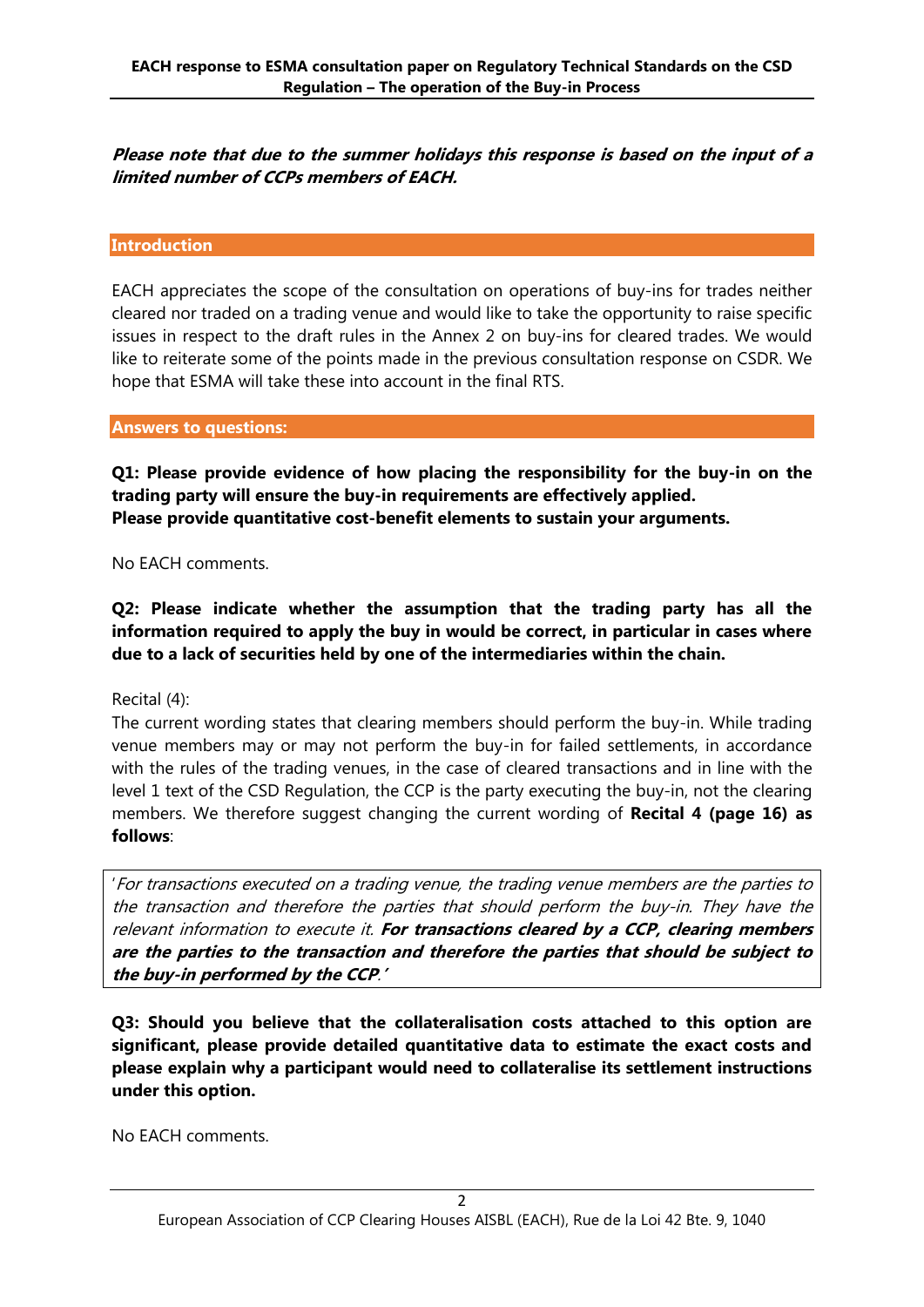**Q4: If you believe that option 1 (trading party executes the buy-in) can ensure the applicability of the buy-in provisions are effectively applied, please explain why and what are the disadvantages of the proposed option 2 (trading party executes the buyin with participant as fall back) compared to option 1, or please evidence the higher costs that option 2 would incur. Please provide details of these costs.**

No EACH comments.

**Q5: Please provide detailed quantitative evidence of the costs associated with the participant being fully responsible for the buy in process and on the methodology used to estimate these costs.**

No EACH comments.

**Comments on Annex 2 – Section 3 Details of operation of the appropriate buy-in process**

#### **1. Article 12 – General**

## **1.1. Article 12.1 – General – Initiation of the buy-in process**

In order to ensure a consistent application of the provisions with regard to the initiation of the buy-in process, we would suggest the following adjustment to Article 12.1:

'The buy-in process shall be initiated at the end of the business day **following the elapse of on which** the extension period **elapses**.'

## **1.2. Article 12.1 – General – Elements of the buy-in process**

EACH would like to confirm that options 1-2-3 **only cover trades which are noncleared/non-traded on trading venues**.

## **2. Article 13 - Notifications**

## **2.1. Article 13.1**

For clarification reasons we propose the following clarification to Article 13.1.b:

'without delay upon the appointment of the buy-in agent, a notification specifying the date of the appointment and the name of the buy-in agent**, in case the buy-in is not executed via a buy-in auction**'.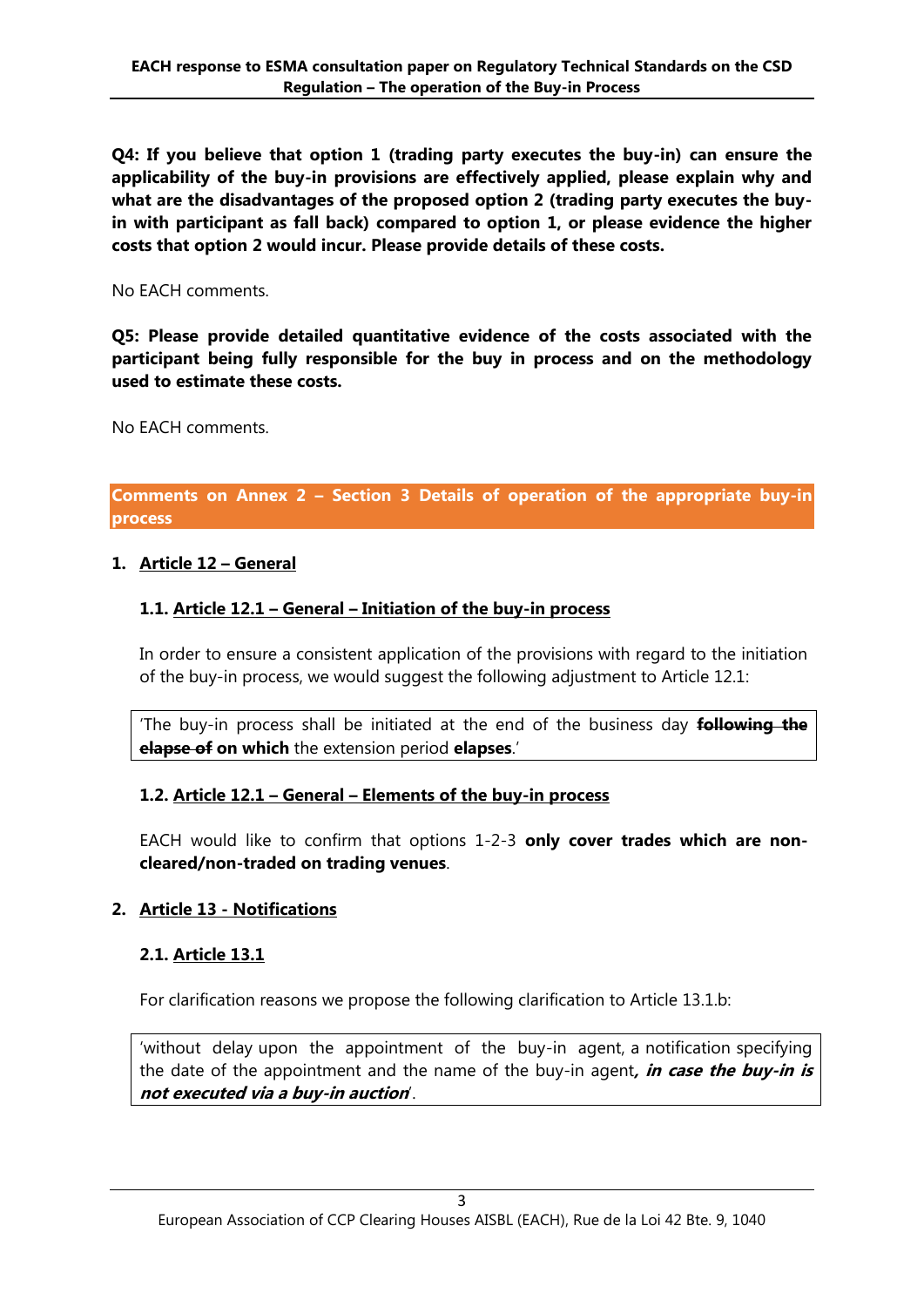# **2.2. Article 13.3**

Article 13.3 requires CCP to send the notifications listed in paragraph 1 to both CSD and failing clearing members. EACH believes there is no need for CCPs to send notifications to the CSDs, as these have already all the information. Both CCPs and market participants have accounts at the relevant CSD, which will therefore know if and when a settlement instruction has settled or whether it will have to continue to apply the penalties.

# **3. Article 15**

# **3.1. Article 15.2**

**We would like to suggest the following changes to Art 15.2** to ensure that rules around the execution of the buy-ins are firm but flexible enough in order to ensure the continuation of the different buy-in models used currently by CCPs, which work effectively:

#### 15.2.a

'where the buy-in has been successful, the securities shall be delivered to the receiving clearing member **made available to fulfil outstanding deliveries**, and upon completion of the buy-in process, the CCP shall ensure that the settlement instruction is cancelled **closed through settlement or cancellation;'**

15.2.b We believe that the last sentence of Article 15 (2)(b) is not needed, as the CCP will always notify the failing clearing member when it is required to pay the cash compensation to the CCP.

'where the buy-in failed, the CCP shall notify without delay to the failing clearing member whether the CCP prefers to defer the buy-in, or whether it prefers to receive the cash compensation. In the absence of such notification, the failing clearing member shall pay to the CCP the cash compensation, which the CCP shall pass to the receiving clearing member; '

In addition, for transactions cleared by a CCP neither there is a one to one relation between buy and sell transactions nor a dedicated assignment between deliveries to the CCP and receipts from the CCP. Price(s) used to calculate the cash compensation on the delivery instruction(s) to the CCP may differ from the price(s) of the delivery instruction(s) from CCP to the receiving party(ies). As a consequence the cash compensation received cannot simply be passed to the receiving party.

Therefore, would ESMA wish to maintain this last sentence, we would suggest at least rephrasing it as follows: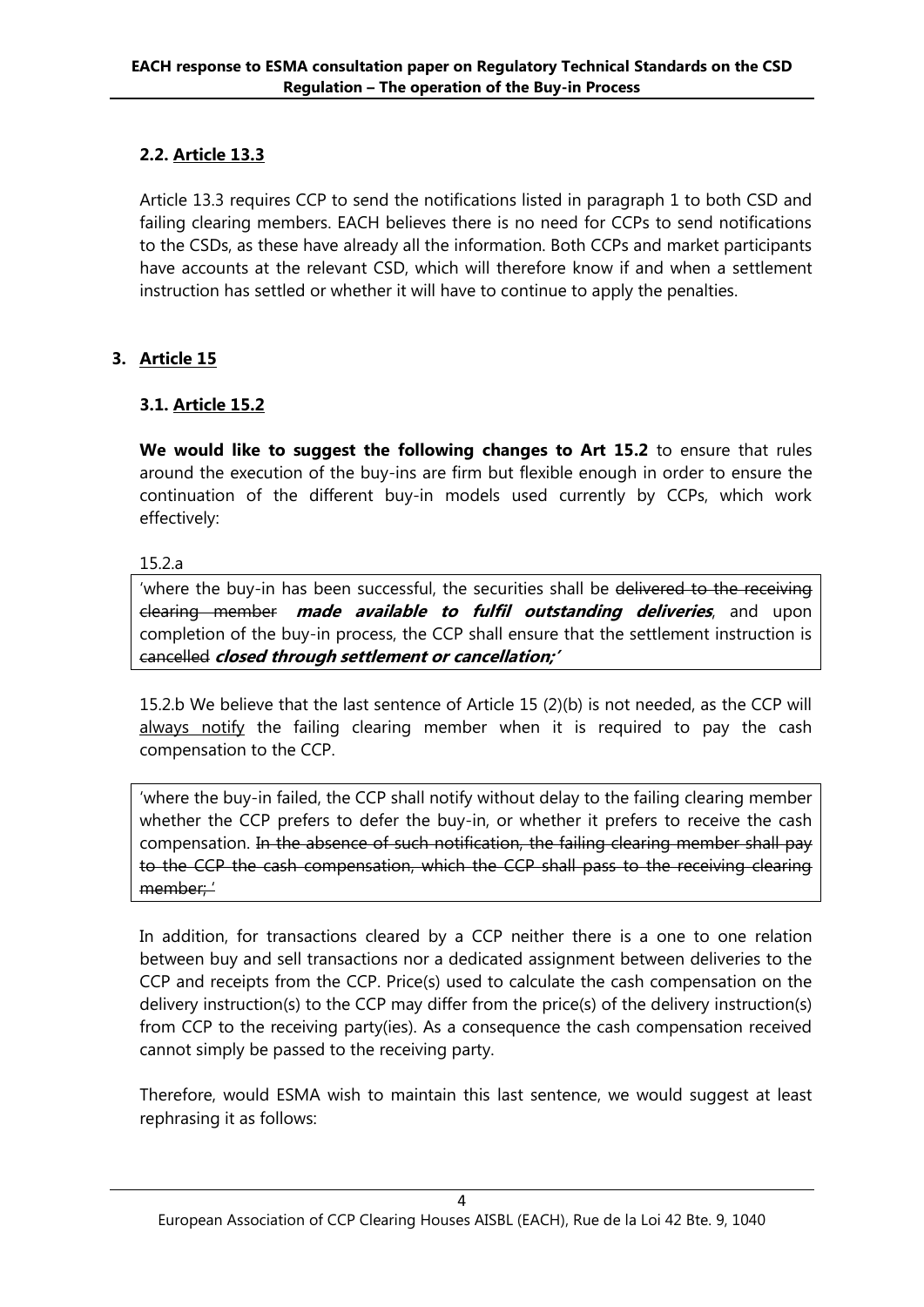'In the absence of such notification, the failing clearing member shall pay to the CCP the cash compensation **as requested by the CCP, which the CCP shall pass to the receiving clearing member. The CCP shall transfer the appropriate cash compensation to the receiving party(ies) of the CCP.'**

15.2.c It would not seem logical for the failing participant to pay a cash compensation it has not been required to pay by the CCP - the CCP will always notify the failing clearing member when it is required to pay the cash compensation. Only then the failing clearing member will pay. Therefore, we believe that the following parts should be deleted:

'where the buy-in results in partial delivery of securities, the receiving clearing member shall accept the bought-in securities **shall be made available to partially settle the**  delivery as for a full buy-in. For the non-delivered securities, the receiving clearing member shall notify without delay to the CCP **shall determine** whether it prefers to defer the buy-in process or to receive the cash compensation. In the absence of such notification, the failing clearing member shall pay to the CCP the cash compensation, which the CCP shall pass to the receiving clearing member.

# **3.2. Article 15.4**

As for transactions cleared by a CCP neither there is a 1-1 relation between buy and sell transactions nor a dedicated assignment between deliveries to the CCP and receipts from the CCP. Price(s) used to calculate the cash compensation on the delivery instruction(s) to the CCP may differ from the price(s) of the delivery instruction(s) from CCP to the receiving party(ies). As a consequence the cash compensation received cannot simply be passed to the receiving party.

We therefore suggest the following rephrasing:

…'For transactions cleared by a CCP, the CCP shall transfer the **appropriate** received cash compensation to the receiving clearing member.

# **3.3. Article 16 - Partials**

EACH believes that Article 16 should be improved to ensure consistency with recital 8 as follows:

When the relevant securities are available in the account of the delivering participant, partial settlement offered by CSDs in accordance with Article 3(9) shall be applied from the last business day of the extension period, irrespective of any contractual choice made by the participants. **Partial settlement should not apply to settlement instructions that have been put on hold by a participant, since this may indicate that the financial instruments in the account do not belong to the client for which the instruction has been entered into the system.**